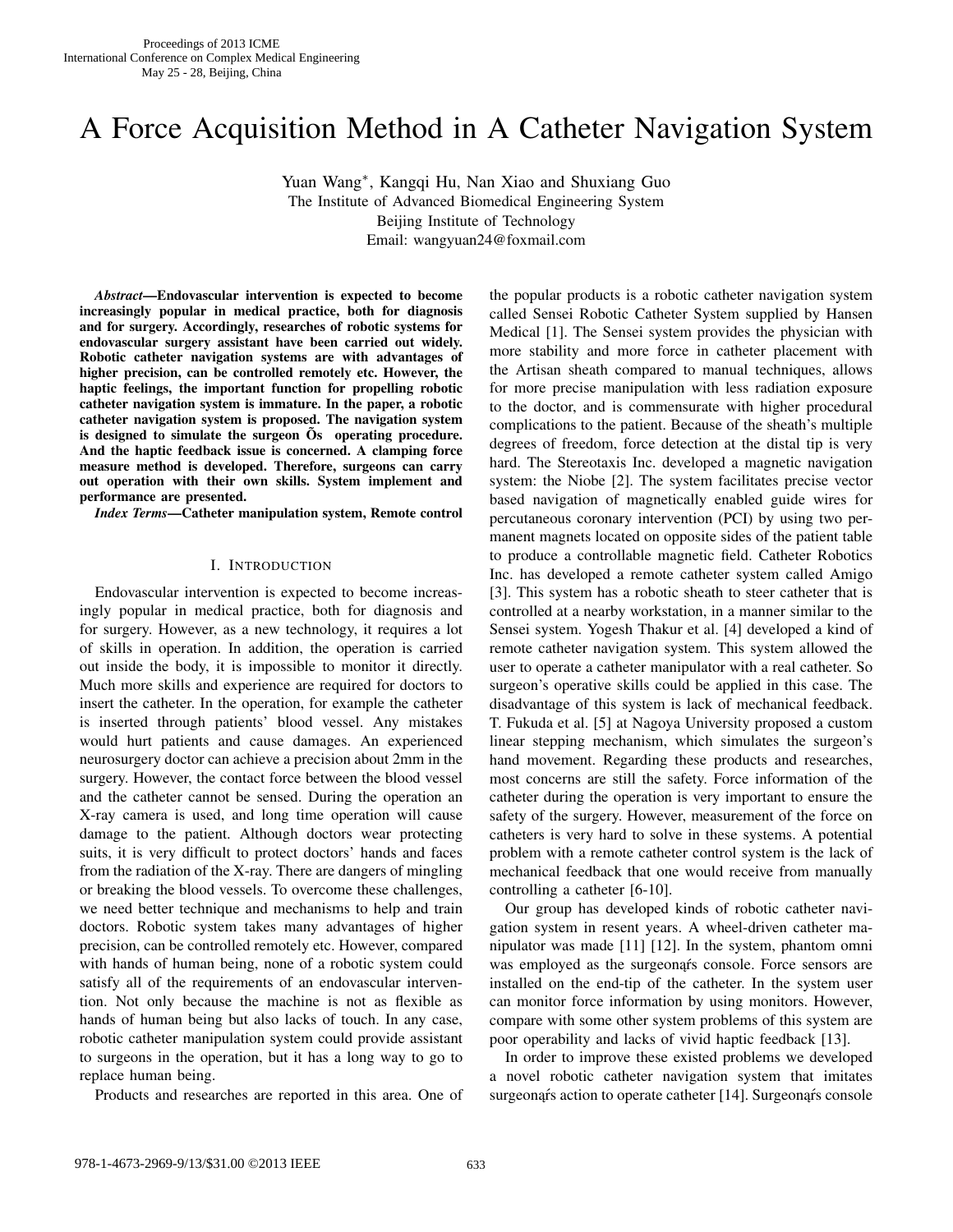is proposed. With the system dexterous operation and good operability can be achieved. On the other hand, force feedback is a major concern of this system. Implementation of the force feedback contains two key technique issues, force measurement and haptic implement. Additionally, compactible virtual reality environment is made as an assistance system to help users carry out their procedure [15].

In this paper, a measurement method of the catheter manipulation force is proposed. The remainder of this paper is organized as follows. In the next section the developed system is introduced. Following that, in Section III measurement of catheter manipulation force is discussed. The next section is the experiments and section V presents concluding remarks.

#### II. THE CATHETER NAVIGATION SYSTEM

In the catheter-based operation, there are two basic motions of the catheter, rotation, and go forward and backward. Therefore, the surgeon could finish an operation just by operating the catheter with these two basic motions. Figure 1 shows the surgeonars actions during inserting motion. We developed the system to imitate this procedure as shown in Figure 2. The surgeonart console is placed on the left and the catheter manipulator on the right.



Fig. 1: Insertion process of the catheter

In a real operation procedure, surgeon inserts the catheter to the lesion based on the hand at feeling and the DSA image. For example, the surgeon rotates the catheter when he/she feels more resistance from the catheter. Haptic is the essential element for surgeons to finish operations.

#### *A. The catheter manipulator*

The catheter manipulator is shown in Figure 3. We designed this mechanism with imitating surgeonars hands. Grasper 1 in figure 3 is using for fixing catheter on the cylinder playing the role of the thumb in Fig. 1. One can operate the catheter to insert and rotate when the catheter is fixed on the cylinder with grasper 1. And one can drive the mechanism go backward without disturb the catheter by lifting up grasper 1 and putting down grasper 2.

A Maxon dc motor coupled to the cylinder drives rotation of the catheter. The translation is driven by a movement



Fig. 2: The catheter navigation system



Fig. 3: The catheter manipulator

stage also connected to the cylinder. Control of the system is realized by a digital controller (TI, TMS320F28335). In the future a more compact structure that will keep a same action principle will be developed.

## *B. The surgeon's console*

Figure 4 shows the developed surgeon's console. Surgeons can input their control commands to the catheter manipulator and get haptic feedback. Parts are placed on a slide stage that is driven by a motor with encoder. The handle is linked to a force sensor, and the linkage of the joint is painted green in figure 4. Pushing/pulling force can be measured when we operate the handle in the axial direction. The slide stage is programmed to follow userafs hand based on the dragging force. Force feedback is achieved by control the mechanical impedance of the handle when the surgeon drags the handle in axial direction. The sensed force from the catheter manipulator side decides impedance of the handle. Displacement of the handle is measured with an encoder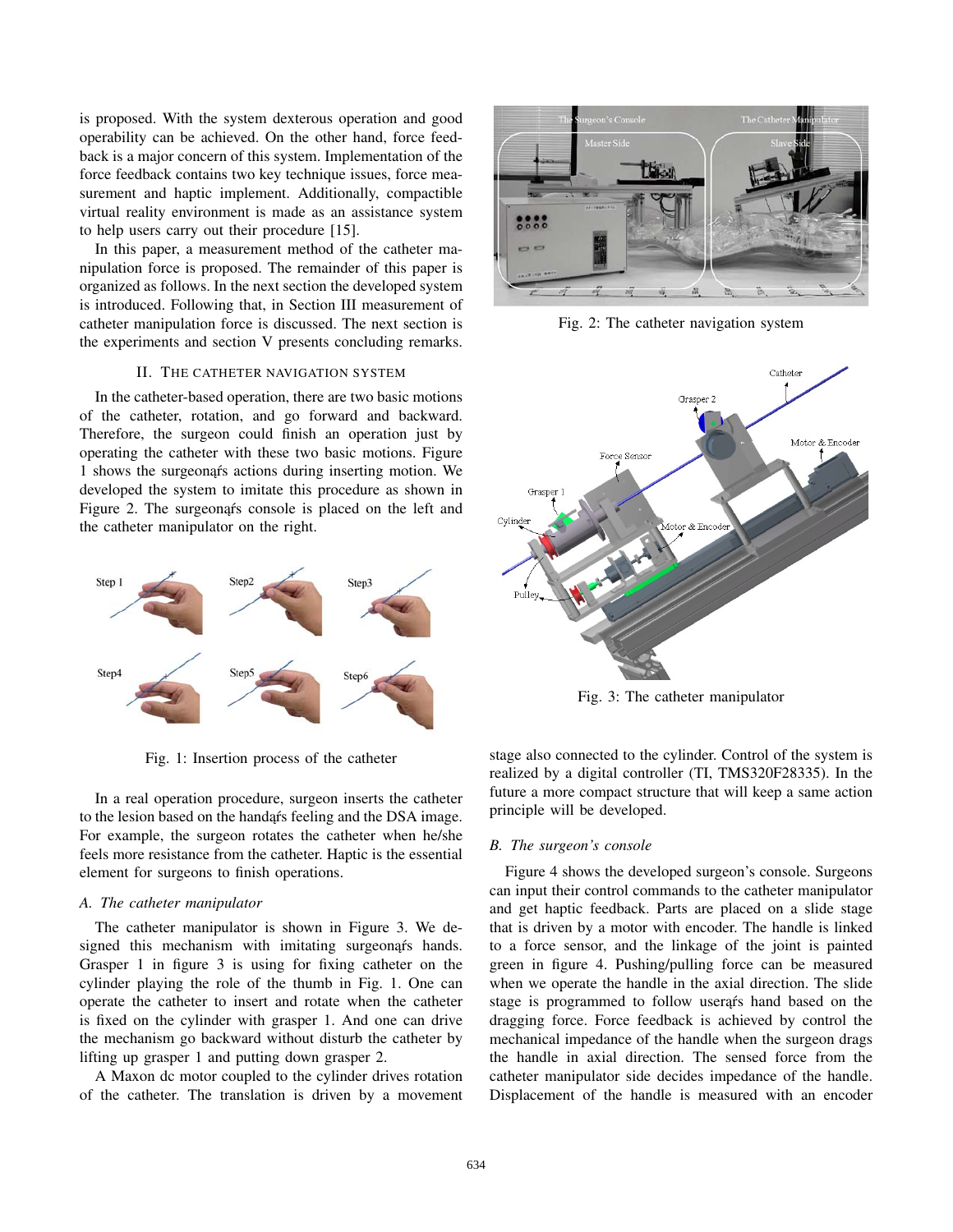coupled to the motor on the slide stage. In addition, one button is placed on this part to control graspers at the catheter manipulator side. (Only one grasper keeps compress at the same time, therefore, one button is enough for control of two graspers.) Users can twist the handle freely in radial direction and we coupled the handle with a motor by pulleys and a belt as shown in figure 4(red parts), and the encoder will measure rotation angles. The rotation action will not disturb translation and vice versa. At first we plan to generate a haptic feedback in radial direction but until now we didn't implement it and we will not discuss it in this paper. It may be carried out in the future if necessary.



Fig. 4: Structure of the interface: The surgeon can pull, push and rotate the handle to input their control commands just like operating a catheter. Motions measured by the device will be sent to a remote catheter manipulator or a virtual environment.

Control of the system is also achieved with a digital controller (TI, TMS320F28335, 150MHz). Communication between the catheter manipulator and the surgeonars console is achieved by RS485. Time delay is less than 1ms because of a small quantity of data and a high-speed transport protocols (serial peripheral interface). Beside communication with the catheter manipulator, data is also transmitted to a PC via RS232 serial communication. Performances of the mechanical system have been evaluated in [15].

#### III. CLAMPING FORCE MEASURE

#### *A. Hardware design*

When the catheter is fixed to the cylinder and driven move forward or backward the axial resistance on the catheter could be measured. The measurement structure is shown in Figure. 5. Two pieces of hard rubbers are placed inside the cylinder of Figure 3. Grasper 1 can put up and down rubber-A and rubber-B is connected to a force sensor that is fixed on the cylinder. The catheter can go through the cylinder freely when rubber-A is put up as shown in Figure 5 a). And the catheter is blocked in the groove when rubber-A is put down as shown in Figure 5 b). We can get an enough block force by modifying the radian of the groove. Axial resistance of the catheter will act on rubber-A and rubber-B. Hence, the force sensor that is connected to rubber-B obtains resistance on the catheter. This force can represent the actual stress on the catheter as surgeon feels with hand because of the linear structure.



Fig. 5: Measurement structure of the clamping force on the catheter.

The sensor needs to be installed inside the cylinder. In order to keep the structure compact a pressure sensor is employed here instead of a force sensor. As a consequent the area of the sensor needs to be considered.

## *B. Method*

An insertion experiment was carried out to evaluate the performance of the developed measurement structure. The experimental setup is as shown in Figure 6 a). In the experiment we use the catheter manipulator to drive the catheter go throw a damper that is fixed to a load cell. The clamping force on the catheter is measured by the developed mechanism. Figure 6 b) shows the damper. Damping force is adjusted to a proper magnitude by which the catheter can move smoothly.

The translation moving speed of the catheter manipulator is set from 1mm/s to 10mm/s with a 1mm/s interval, and from 10mm/s to 50mm/s with a 5mm/s interval. In general most of the operations can be carried out in that range. A pci compatible AD converter is used to acquire the experimental data. The sampling frequency is set to 1kHz. At each speed,  $10,000$  samples are kept. The error  $\check{C}\check{a}$  between the measures of load cell and the catheter manipulator are defined by:

$$
\sigma = \sqrt{\frac{1}{N} \sum_{i=1}^{N} (f_{si} - f_{ri})^2}
$$
 (1)

where N is number of total samples,  $f_s$  and  $f_r$  are the force measured by the catheter manipulator and the load cell.

## *C. Results*

Figure 7 shows the insertion experimental results. The insertion speeds are 1mm/s, 5mm/s, 10mm/s and 20mm/s. fs and fr are the forces measured by the catheter manipulator and the load cell.  $\sigma$  is the error between these two forces which is defined by equation 1. Displacement of the catheter manipulator varies due to the fixed sampling time and different speed.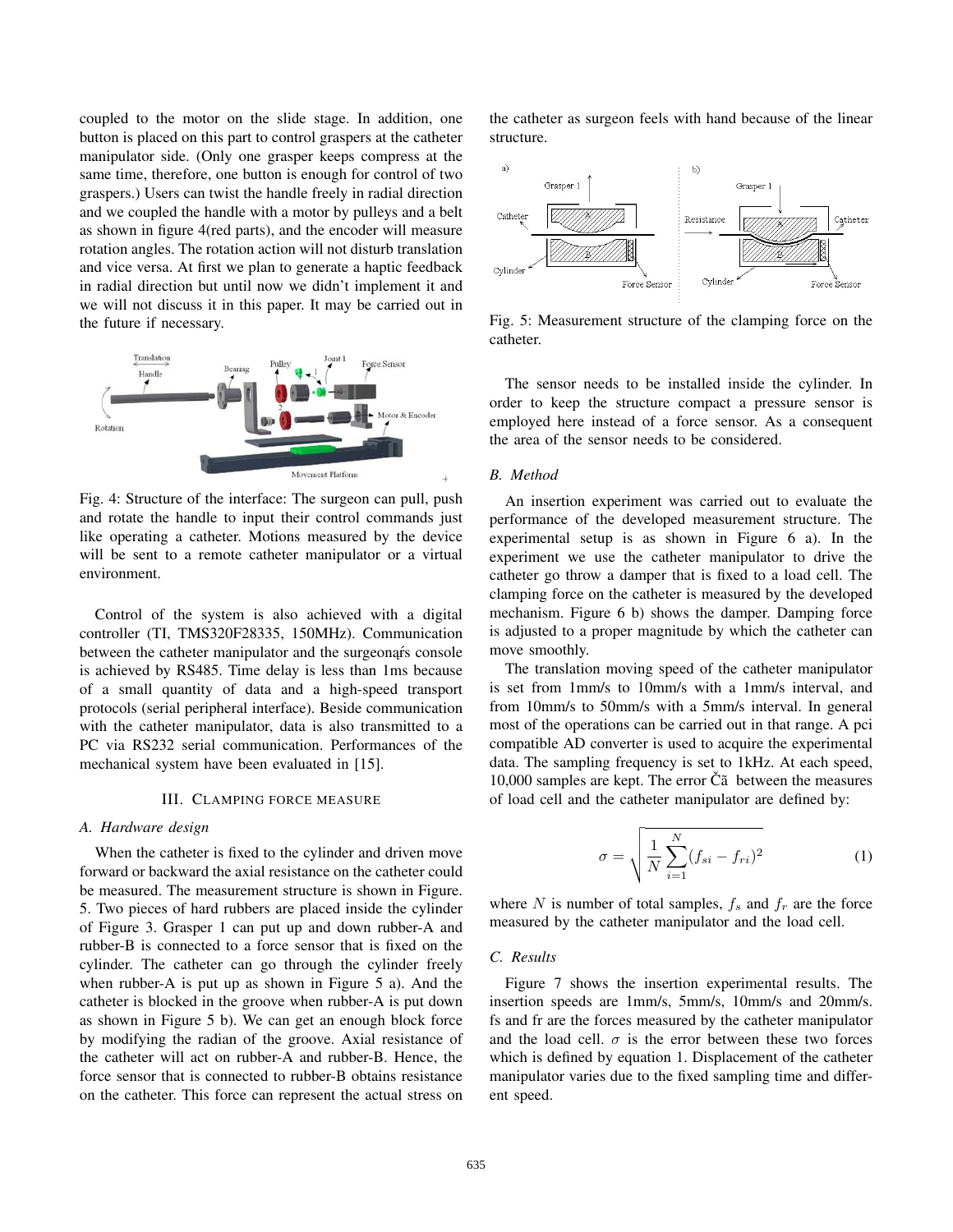

(b) Damper Fig. 6: Experimental setup

## IV. CONCLUSION

A haptic surgeonars console and corresponding catheter manipulator were presented in the paper. The surgeonars console simulates motions of surgeonarch hand to input control command and out force to the user. The corresponding catheter manipulator could follow the surgeonars console with a same motion to insert a catheter into the blood vessel. A novel catheter clamping force measure method was proposed. The method is suit for the developed catheter navigation system. It can achieve a high accuracy when the translation speed is smaller than 50 mm/s. Therefore the first part towards the haptic problem has been achieved. In the future, force feedback will be implemented through the developed surgeonars console.

## **REFERENCES**

- [1] Prapa Kanagaratnam, Michael Koa-Wing, Daniel T. Wallace, Alex S. Goldenberg, Nicholas S. Peters, D, Wyn Davies. *Experience of robotic catheter ablation in humans using a novel remotely steerable catheter sheath*, Journal of Interventional Cardiac Electrophysiology, Vol. 21, pp. 19-26, 2008.
- [2] Chun, J. K., Ernst, S., Matthews, S., Schmidt, B., Bansch, D., Boczor, S., et al, *Remote-controlled catheter ablation of accessory pathways: results from the magnetic*





(b) 5mm/s

Fig. 7: The experimental Results



Fig. 8: Statistics of the experimental results.